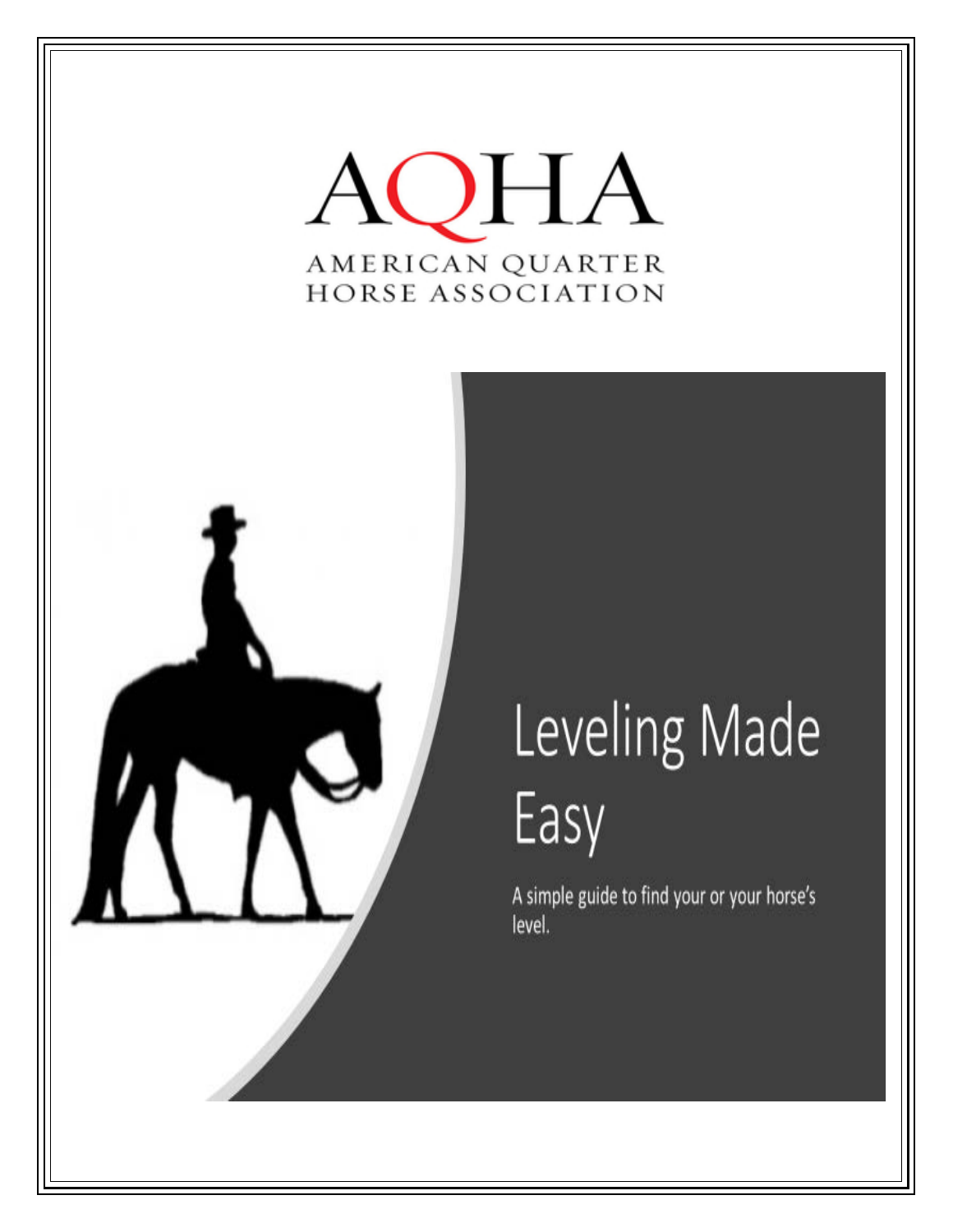| $0 - 50$<br>$0 - 33$<br>$0 - 25$<br>$0 - 32$<br>$0 - 33$<br>$0 - 48$<br>š<br>$666 - 0$<br>$666 - 0$<br>666-0<br>$666 - 0$<br>$666 - 0$<br>$666 - 0$<br>P | 6-27.5     | $0 - 9.5$                   | Vorking Hunter - 18 & Under                                                   |                        |                           |                |                            |                                                                                 |                                 |                        |                           |                                      |                                                                                                                                                                                                                                                  |
|----------------------------------------------------------------------------------------------------------------------------------------------------------|------------|-----------------------------|-------------------------------------------------------------------------------|------------------------|---------------------------|----------------|----------------------------|---------------------------------------------------------------------------------|---------------------------------|------------------------|---------------------------|--------------------------------------|--------------------------------------------------------------------------------------------------------------------------------------------------------------------------------------------------------------------------------------------------|
|                                                                                                                                                          |            |                             |                                                                               |                        |                           |                |                            |                                                                                 |                                 |                        |                           |                                      |                                                                                                                                                                                                                                                  |
|                                                                                                                                                          |            |                             | Working Hunter - 14-18<br>Working Hunter - 13 & Under                         |                        | ÷                         |                |                            | Amateur Level 1 grouping is based on the higher point range of the age gro      |                                 |                        |                           | November 1, 2016 - October 31, 2019. | All ranges are figured from the collective number of points earned by class from<br>2020 show data is excluded due to COVID-19 impact on sactioned show                                                                                          |
|                                                                                                                                                          | $0 - 24.5$ | $0 - 9.5$                   | Working Cow Horse Boxing - All Ages                                           | $666 - 0$              | ę<br>â                    |                |                            | Norking Hunter - Select Amateur                                                 |                                 |                        |                           |                                      | Rookie eligibility for horses is fewer than 50 points by class - all divisions combined<br>There is no limit for Rookie horse eligibility in over fences classes.                                                                                |
|                                                                                                                                                          | $0 - 24.5$ | $0 - 9.5$                   | Working Cow Horse - All Ages                                                  | $666 - 0$              | ę<br>ч                    | $0 - 24.5$     | $0 - 9.5$                  | Working Hunter - Amateur                                                        |                                 |                        |                           |                                      | Rookie eligibility for exhibitors is rewer than 10 points by class - all divisions combines                                                                                                                                                      |
|                                                                                                                                                          | $0 - 24.5$ | $0 - 9.5$                   | Western Riding - 14-18<br>Western Riding - 18 & Under                         | P<br>P                 |                           | 0-24.5         | $0 - 9.5$                  | Working Cow Horse Boxing - Amateur<br>Working Cow Horse Boxing - Select Amateur |                                 |                        |                           |                                      | Rookie eligibility for horses is a maximum of 30 points by class - all divisions combined<br>with the exception of over fence classes for which there is no limit of points<br>(hunter hack, working hunter, equitation over fences and jumping) |
| $0 - 25$<br>$0 - 38$<br>$0 - 999$<br>$6 - 999$                                                                                                           |            |                             | Western Riding - 13 & Under<br>Nestern Pleasure - 18 & Under                  | $666 - 0$<br>$666 - 0$ | ę<br>۴<br>s<br>u          | $0 - 24.5$     | $0 - 9.5$                  | Working Cow Horse - Amateur<br>Working Cow Horse - Select Amateur               |                                 |                        |                           | NL denotes the class is not leveled  | """Level 3 has no point minimum or maximum. Any horse and/or exhibitor is eligible to show in Level 3                                                                                                                                            |
| $0 - 38$<br>$6 - 999$                                                                                                                                    | $0 - 24.5$ | $0 - 9.5$                   | Western Pleasure - 14-18                                                      | $666 - 0$              | ę<br>8                    |                |                            | Western Riding - Select Amateur                                                 |                                 |                        |                           |                                      | "" Denotes third pass leveling calculation; class was not leveled by first or second pass calculations<br>" Denotes second pass leveling calculation; class was not leveled by first pass calculation                                            |
| $0 - 36$<br>666 - 0                                                                                                                                      |            |                             | Western Pleasure - 13 & Under                                                 | $666 - 0$              | ę<br>ŏ                    | $0 - 26.5$     | $0 - 9.5$                  | Western Riding - Amateur                                                        |                                 |                        |                           |                                      | "In open, amateur and youth dasses horse/euhibitor may show up in other levels                                                                                                                                                                   |
| $0 - 84$<br>$0 - 999$                                                                                                                                    |            |                             | Western Horsemanship - 18 & Under                                             | $0 - 999$              | ę<br>â,                   | $0 - 30.5$     | $0 - 9.5$                  | Western Pleasure - Select Amateu                                                |                                 |                        |                           |                                      |                                                                                                                                                                                                                                                  |
| $0 - 87$<br>$0 - 28$<br>666 - 0                                                                                                                          | $0 - 32.5$ | $0 - 9.5$                   | Western Horsemanship - 14-18<br>Western Horsemanship - 13 & Under             | $666 - 0$<br>$666 - 0$ | ۴<br>s<br>s               |                |                            | Western Horsemanship - Select Amateur<br>Western Pleasure -                     | 666 - 0<br>0 - 999              | $0 - 1119$<br>$0 - 76$ | $0 - 42.5$<br>$0 - 39.5$  | $0 - 9.5$<br>$0 - 9.5$               | Working Cow Horse<br><b>Fie Down</b>                                                                                                                                                                                                             |
| $0 - 72$<br>666-0<br>666-0                                                                                                                               |            |                             | <b>Irail - 18 &amp; Under</b>                                                 | $666 - 0$              | ۴.<br>₹                   | $0 - 37.5$     | $0 - 9.5$                  | Western Horsemanship -<br>Amateur                                               | $666 - 0$                       | $0 - 67$               | $0 - 49.5$                | $0 - 9.5$                            | <b>cam Penning</b>                                                                                                                                                                                                                               |
| $0 - 73$<br>$0 - 36$<br>$0 - 999$<br>666 - 0                                                                                                             | $0 - 35.5$ | $0 - 9.5$                   | <b>Frail - 13 &amp; Under</b><br>$-14-18$                                     | $666 - 0$<br>$0 - 999$ | ۴<br>ř<br>읩<br>8          | $0 - 56.5$     | $0 - 9.5$                  | rail - Amateur<br>rail - Select Amateur                                         | $6 - 999$<br>666-0              | $0 - 374$<br>$0 - 73$  | $0 - 178.5$<br>$0 - 46.5$ | $0 - 9.5$<br>$0 - 9.5$               | <b>Heeling</b><br>Ranch Sorting                                                                                                                                                                                                                  |
| $0 - 25$<br>$0 - 999$                                                                                                                                    | $0 - 24.5$ | $0 - 9.5$                   | ie Down - All Ages                                                            | $666 - 0$              | ř<br>ŏ                    |                |                            | ie Down Roping - Select Amateur                                                 | 666-0                           | $0 - 279$              | $0 - 118.5$               | $0 - 9.5$                            | <b>Supers</b>                                                                                                                                                                                                                                    |
| ř<br>۴<br>666                                                                                                                                            | ę          | $0 - 9.5$                   | Stake Race - 18 & Under<br>Team Penning - All Age<br>--                       |                        | ۴<br>ă                    | $0 - 28.5$     | $0 - 9.5$                  |                                                                                 | 666-0                           | $0 - 106$              | $0 - 24.5$                | $0 - 9.5$                            | ilalter / Performance Halter                                                                                                                                                                                                                     |
| $0 - 37$<br>$666 - 0$                                                                                                                                    |            |                             |                                                                               | 666-0<br>666-0         | ę<br>ŏ                    |                |                            | Feam Penning - Select Amateur<br>Fie Down Roping - Amateur                      | $666 - 0$                       | $0 - 34$               | $0 - 24.5$                | $0 - 9.5$                            | Cutting                                                                                                                                                                                                                                          |
| $0 - 40$<br>۴<br>u<br>$666 - 0$<br>۴<br>56                                                                                                               | $0 - 24.5$ | $0 - 9.5$                   | Stake Race - 14-18<br>Stake Race - 13 & Under                                 | $666 - 0$<br>666-0     | i<br>۴<br>ŝ<br>э          | 0-35.5         | $0 - 9.5$                  | Stake Race - Select Amateur<br>eam Penning - Amateur                            | LEVEL 3                         | <b>LEVEL 2</b>         | <b>LEVEL 1</b>            | ROOKIE                               | <b>DPEN CLASSES (Leveled by Exhibitor)</b>                                                                                                                                                                                                       |
| $0 - 86$<br>666-0                                                                                                                                        |            |                             | Mowmanship - 18 & Under                                                       | $666 - 0$              | ۴<br>¥                    | $0 - 24.5$     | $0 - 9.5$                  | Stake Race - Amateur                                                            | $6 - 999$                       | 0-39                   |                           |                                      | Working Hunter - Senior                                                                                                                                                                                                                          |
| $0 - 91$<br>۴<br>666-0                                                                                                                                   | $0 - 39.5$ | $0 - 9.5$                   | howmanship - 14-18<br>Showmanship - 13 & Under                                | $666 - 0$              | ို<br>è<br>Ñ              | $0 - 46.5$     | $0 - 9.5$                  | Showmanship - Select Amateur<br>howmanship - Amateur                            | 666-0                           | $0 - 35$<br>$0 - 38$   | $0 - 24.5$                | 666-0                                | <b>Working Hunter - Junior</b><br>Working Hunter - All Age                                                                                                                                                                                       |
| $0 - 26$<br>666-0                                                                                                                                        |            |                             | Reining - 18 & Under                                                          | 666-0                  | ۴<br>ă                    |                |                            | Reining - Select Amateur                                                        | 666-0                           | $66 - 0$               |                           |                                      | Western Riding - Senior                                                                                                                                                                                                                          |
| $0 - 26$                                                                                                                                                 | $0 - 24.5$ | $0 - 9.5$                   | Reining - 14-18                                                               | 666-0                  | ř<br>ч                    | $0 - 24.5$     | $0 - 9.5$                  | cining - Amateur                                                                |                                 | 0.33                   | $0 - 24.5$                | ę<br>65                              | Western Riding - Junior                                                                                                                                                                                                                          |
| $0 - 25$<br>$\frac{666 \cdot 0}{666 \cdot 0}$                                                                                                            |            |                             | Reining - 13 & Under                                                          |                        | ۴                         | $0 - 37.5$     | $0 - 9.5$                  | anch Sorting - Select Amateur                                                   | $\frac{66 \cdot 0}{66 \cdot 0}$ | $0 - 93$               |                           |                                      | Nestern Riding - All Age                                                                                                                                                                                                                         |
| $0 - 38$<br>$0 - 25$ 0 - 999                                                                                                                             | $0 - 39.5$ | $0 - 9.5$                   | Ranch Riding - 18 & Under<br>Ranch Sorting - All Age                          | 666-0<br>666-0         | i<br>S<br>န               |                |                            | lanch Sorting - Amateur                                                         |                                 | $0 - 31$               |                           |                                      | <b>Mestern Pleasure - Senior</b>                                                                                                                                                                                                                 |
| $0 - 26$                                                                                                                                                 | $0 - 24.5$ | $0 - 9.5$                   | Ranch Riding - 14 - 18                                                        |                        | ę<br>ř                    | $0 - 24.5$     | $0 - 9.5$                  | anch Riding - Select Amateur<br>anch Riding.<br>Amateur                         | 666-0                           | $0 - 34$<br>$0 - 36$   | ŗ<br>24.5                 | ę<br>49.5                            | Western Pleasure - Junior<br>Vestern Pleasure - All Age                                                                                                                                                                                          |
| $-25$<br>$0 - 999$                                                                                                                                       |            |                             | Ranch Riding - 13 & Under                                                     | $666 - 0$              | ို<br>5                   |                |                            | ole Bending - Select Amateur                                                    | 666-0                           | $0 - 123$              |                           |                                      | <b>Fail - Senior</b>                                                                                                                                                                                                                             |
| $0 - 34$<br>$666 - 0$                                                                                                                                    |            |                             | oles - 18 & Under                                                             | $666 - 0$              | ę.<br>q                   | $0 - 28.5$     | $0 - 9.5$                  | ole Bending - Amateur                                                           | $666 - 0$                       | $0 - 96$               | ۴<br>24.5                 | ę<br>\$82                            | <b>Frail - Junior</b>                                                                                                                                                                                                                            |
| $0 - 35$<br>$0 - 25$<br>$666 - 0$<br>$666 - 0$                                                                                                           | $0 - 24.5$ | $0 - 9.5$                   | oles - 13 & Under<br>$\frac{1}{2}$ = 14-18                                    | $666 - 0$<br>$666 - 0$ | z                         | F              | 롣                          | leasure Driving - Select Amateur<br>leasure Driving - Amateur                   | $0 - 999$<br>$666 - 0$          | $0 - 125$<br>$0 - 37$  |                           |                                      | cining - Senior<br>All Age                                                                                                                                                                                                                       |
|                                                                                                                                                          |            | F                           | umping - All Ages                                                             | $6 - 999$              |                           |                |                            | mping - Select Amateur                                                          | $666 - 0$                       | 0-34                   | $0 - 24.5$                | $0 - 49.5$                           | Reining - Junior                                                                                                                                                                                                                                 |
| $0 - 45$<br>$0 - 999$                                                                                                                                    |            |                             | Hunter Under Saddle - 18 & Under                                              | 666-0                  |                           | 죨              | 롣                          | umping - Amateur                                                                | $666 - 0$<br>٥                  | $0 - 25$               |                           |                                      | eining - All Age                                                                                                                                                                                                                                 |
| $0 - 47$<br>$0 - 35$<br>666 - 0<br>$666 - 0$                                                                                                             | $0 - 24.5$ | $0 - 9.5$                   | Hunter Under Saddle - 14-18<br>Hunter Under Saddle - 13 & Under               | 0 - 999<br>666-0       | ို<br>۱ę<br>e<br>ă        | $0 - 26.5$     | $0 - 9.5$                  | Hunter Under Saddle - Select Amateur<br>unter Under Saddle -<br>Amateur         | $666 - 0$                       | $0 - 45$<br>$0 - 29$   | $0 - 24.5$                | $0 - 49.5$                           | <b>Ranch Riding - Junior</b><br>lanch Riding - Senior                                                                                                                                                                                            |
| $0 - 0$<br>$0 - 37$<br>$666 - 0$<br>$666 - 0$                                                                                                            |            |                             | funter Hack - 18 & Under<br>lunter Hack - 14-18                               | $6 - 999$              | ř<br>۴<br>≍<br>ĕ          | $0 - 24.5$     | $0 - 9.5$                  | Hunter Hack - Amateur<br>Hunter Hack - Select Amateur                           | $666 - 0$<br>666 - 0            | $0 - 44$               |                           |                                      | kanch Riding - All Age<br>de Bending - Senior                                                                                                                                                                                                    |
| $0 - 25$                                                                                                                                                 | $0 - 24.5$ | $0 - 9.5$                   | Hunter Hack - 13 & Under                                                      | $666 - 0$<br>$0 - 999$ | ę<br>Ğ                    |                |                            | unt Seat Equitation - Select Amateur                                            |                                 |                        | $0 - 24.5$                | ę<br>49.5                            | <b>Ole Bending - Junior</b>                                                                                                                                                                                                                      |
| $0 - 58$<br>$666 - 0$                                                                                                                                    |            |                             | Hunt Seat Equitation - 18 & Under                                             | 666-0                  | ř<br>s                    | $0 - 24.5$     | $0 - 9.5$                  | lunt Seat Equitation -<br>Amateur                                               | $666 - 0$<br>666 - 0            | $0 - 25$               |                           |                                      | le Bending - All Age                                                                                                                                                                                                                             |
| $0 - 60$<br>666-0                                                                                                                                        | $0 - 20.5$ | $0 - 9.5$                   | Hunt Seat Equitation - 14-18                                                  | $0 - 999$              | i<br>S                    |                |                            | Heeling - Select Amateur<br>eeling-1                                            | $0 - 999$                       | P                      |                           |                                      | easure Driving - Senior                                                                                                                                                                                                                          |
| $0 - 25$<br>$0 - 35$<br>666-0<br>ř<br>666                                                                                                                | ŗ<br>24.5  | $0 - 9.5$                   | Hunt Seat Equitation - 13 & Under<br>Heeling - All Ages                       | $666 - 0$              | ę<br>ę<br>ă               | 0-51.5         | $0 - 9.5$                  | Heading - Select Amateur<br><b>Amateur</b>                                      | $666 - 0$<br>$666 - 0$          | 죔<br>E                 | 롣                         | 롣                                    | easure Driving - Junior<br>easure Driving - All Age                                                                                                                                                                                              |
| $0 - 25$<br>$0 - 999$                                                                                                                                    | $0 - 24.5$ | $0 - 9.5$                   | Heading - All Ages                                                            | 0 - 999                | ę.<br>õ                   | $0 - 49.5$     | $0 - 9.5$                  | leading - Amateur                                                               |                                 | P                      | ؟<br>24.5                 | $6 - 9999$                           | ping - All Age                                                                                                                                                                                                                                   |
| $0 - 65$<br>ę<br>666                                                                                                                                     | $0 - 31.5$ | $0 - 9.5$                   |                                                                               |                        | ۴                         | ۴<br>ទី        | $0 - 9.5$                  | alter/Performance Halter - Amateur/Select Amateur                               | 666-0<br>666-0                  | 06-30                  |                           |                                      | inter Under Saddle - Senior                                                                                                                                                                                                                      |
| $0 - 36$<br>666-0                                                                                                                                        |            |                             | Equitation Over Fences - 18 & Under<br>Halter / Performance Halter - All Ages | $6 - 999$<br>666-0     | $\frac{1}{\epsilon}$<br>۳ |                |                            | quitation Over Fences - Select Amateur                                          | $6 - 999$                       | $0 - 26$               | $0 - 24.5$                | ę<br>\$G2                            | unter Under Saddle - Junior                                                                                                                                                                                                                      |
| $0 - 38$<br>$666 - 0$                                                                                                                                    | $0 - 24.5$ | $0 - 9.5$                   | Equitation Over Fences - 14-18                                                | $666 - 0$              | ŗ<br>ĕ                    | $0 - 24.5$     | $0 - 9.5$                  | Equitation Over Fences - Amateur                                                | $666 - 0$                       | $\frac{0.31}{2}$       |                           |                                      | Hunter Under Saddle - All Age                                                                                                                                                                                                                    |
| ę<br>×<br>ę<br>666                                                                                                                                       |            |                             | Outing - All Ages<br>Equitation Over Fences - 13 & Under                      | 666-0                  | ę<br>×                    | $0 - 24.5$     | $0 - 9.5$                  | itting - Select Amateur                                                         | $0 - 999$                       | $0 - 25$               |                           |                                      | Inter Hack - Senior                                                                                                                                                                                                                              |
| $0 - 25$<br>666-0                                                                                                                                        | å<br>24.5  | $0 - 9.5$                   | reakaway Roping - All Ages                                                    | $666 - 0$              | ۴<br>ĕ<br>ř               |                |                            | utting - Amateur<br>reakaway Roping - Select Amateur                            | $6 - 999$                       | $0 - 33$               | $0 - 24.5$                | ؟<br>666                             | unter Hack - Junior                                                                                                                                                                                                                              |
| $0 - 25$<br>$0 - 25$<br>$0 - 999$<br>0 - 999                                                                                                             | $0 - 24.5$ | $5 - 6 - 5$                 | arrels - 18 & Under                                                           | $666 - 0$              | ŗ<br>ę                    | $0 - 24.5$     | $0 - 9.5$                  | reakaway Roping -<br>Amateur                                                    | 666-0                           | $0 - 35$               |                           |                                      | arrel Racing - Senior<br>unter Hack - All Age                                                                                                                                                                                                    |
| $0 - 44$<br>666 - 0                                                                                                                                      | $0 - 20.5$ | $0 - 9.5$                   | Samels - 14-18                                                                | $666 - 0$              | ۴<br>ž                    |                |                            | Barrel Racing - Select Amateur                                                  | $666 - 0$                       | $0 - 25$               | $0 - 24.5$                | $0 - 49.5$                           | Barrel Racing - Junior                                                                                                                                                                                                                           |
| $0 - 26$<br>666 - 0                                                                                                                                      |            |                             | Sarrels - 13 & Under                                                          | 666-0                  | ę<br>W                    | $0 - 24.5$     | $0 - 9.5$                  | Jarrel Racing - Amateur                                                         | 666-0                           | $0 - 33$               |                           |                                      | Barrel Racing - All Age                                                                                                                                                                                                                          |
| LEVEL 2 LEVEL 3                                                                                                                                          |            | ROOKIE <sup>1</sup> LEVEL 1 | YOUTH CLASSES (Leveled by Exhibitor)                                          | L 2   LEVEL 3          | FR                        | <b>LEVEL 1</b> | <b>ROOKIE</b> <sup>1</sup> | AMATEUR CLASSES (Leveled by Exhibitor)                                          | LEVEL 3                         | <b>LEVEL 2</b>         | LINEL <sub>1</sub>        | ROOKIE <sup>1</sup>                  | OPEN CLASSES (Leveled by Horse)                                                                                                                                                                                                                  |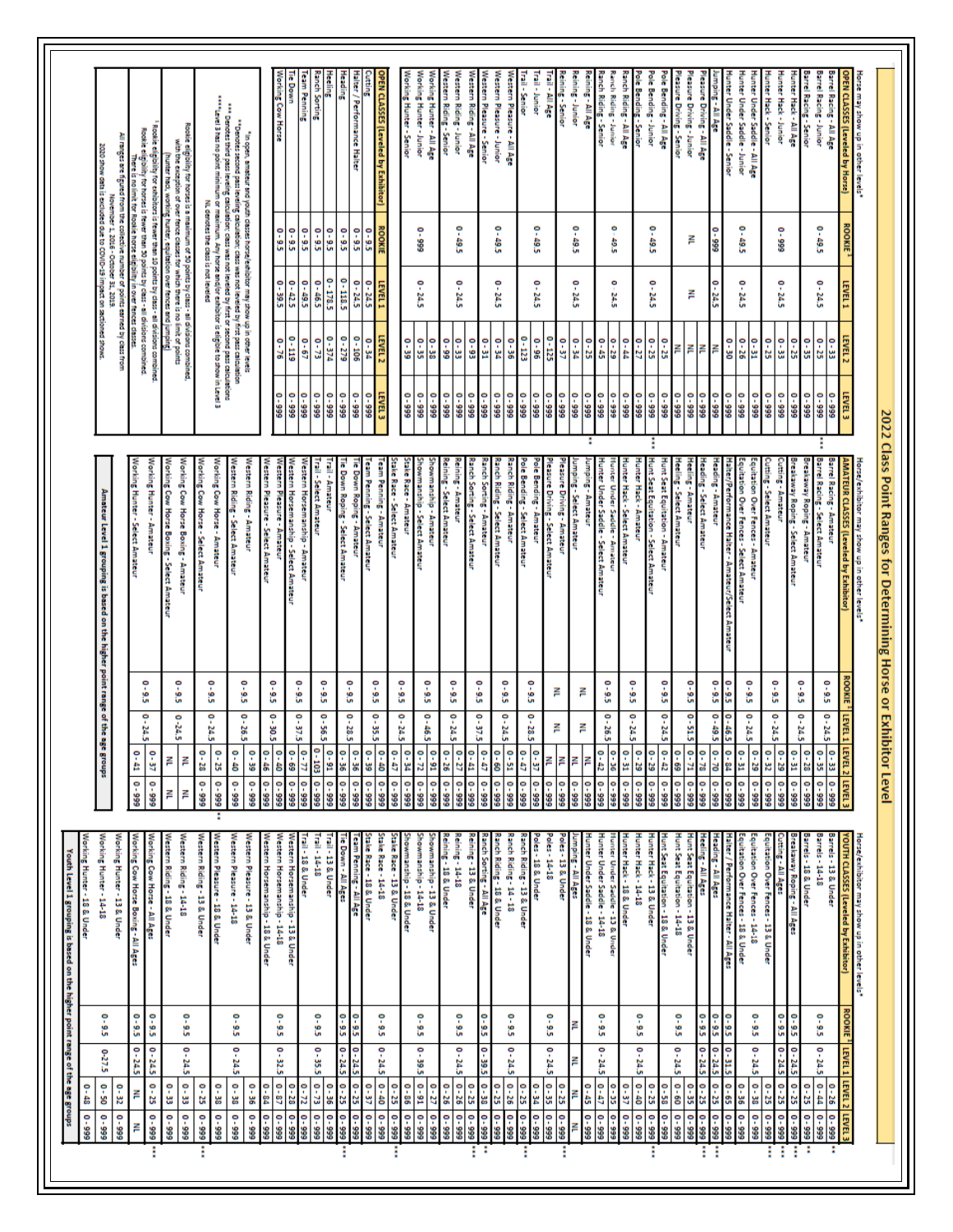### **BASIC LEVELING INFORMATION**

- ◆ All leveling is on a class by class basis.
- ◆ All Youth and Amateur classes plus Open division Halter and Cattle classes are based on the exhibitor's level eligibility and not the horse.
- ◆ If you show in Youth or Amateur classes, your level eligibility is based solely on your points, awards and money earned.
- $\triangle$  Level 1, 2 and 3 eligibility are based on the previous three years of points--- see Timeline page for example.
- Points earned in lower level classes will not count against eligibility for higher levels, but points earned in higher levels will count towards lower level eligibility.
	- o Example: Points earned in Rookie and Level 1 classes will not be counted towards eligibility for Level 2. Points earned in Level 2 and Level 3 will count towards Rookie and Level 1 eligibility.
- ◆ Lifetime points, awards and money earned does not mean beginning of show career to the date you are checking eligibility.
	- o Lifetime for leveling means beginning of show career to October 31 prior to the year of eligibility --- see Timeline page for example.
- $\clubsuit$  Show management determines whether to level a class.
	- o If your class is not leveled, please visit with the show management to request that change.
- ◆ You may show in any level for which you are eligible.
	- o Example, if you are Level 1 eligible in a class, you may show in Level 1 plus either Level 2 or Level 3 in the same class.
- ◆ If you wish to qualify for a world show, you must earn points in Level 2 or Level 3.
- ◆ Rookie and Level 1 points do not count towards world show qualifications.
- $\clubsuit$  Level eligibility is for the full year; whatever levels you are eligible for on January 1st of the current show year is what you are eligible for that whole year.
- ◆ Points earned in Walk/Trot-jog classes do not count towards level eligibility.
- ◆ Ownership requirements are not applied in the Rookie or Level 1 classes; however, ownership requirements are in place for Level 1 at the Top 10 shows. See SHW245.8 of the AQHA rulebook for other ownership requirements.
- ◆ Additional requirement must be met before competing in Performance Halter, Amateur or Youth Boxing or Level 1 (Horse) Working Hunter classes.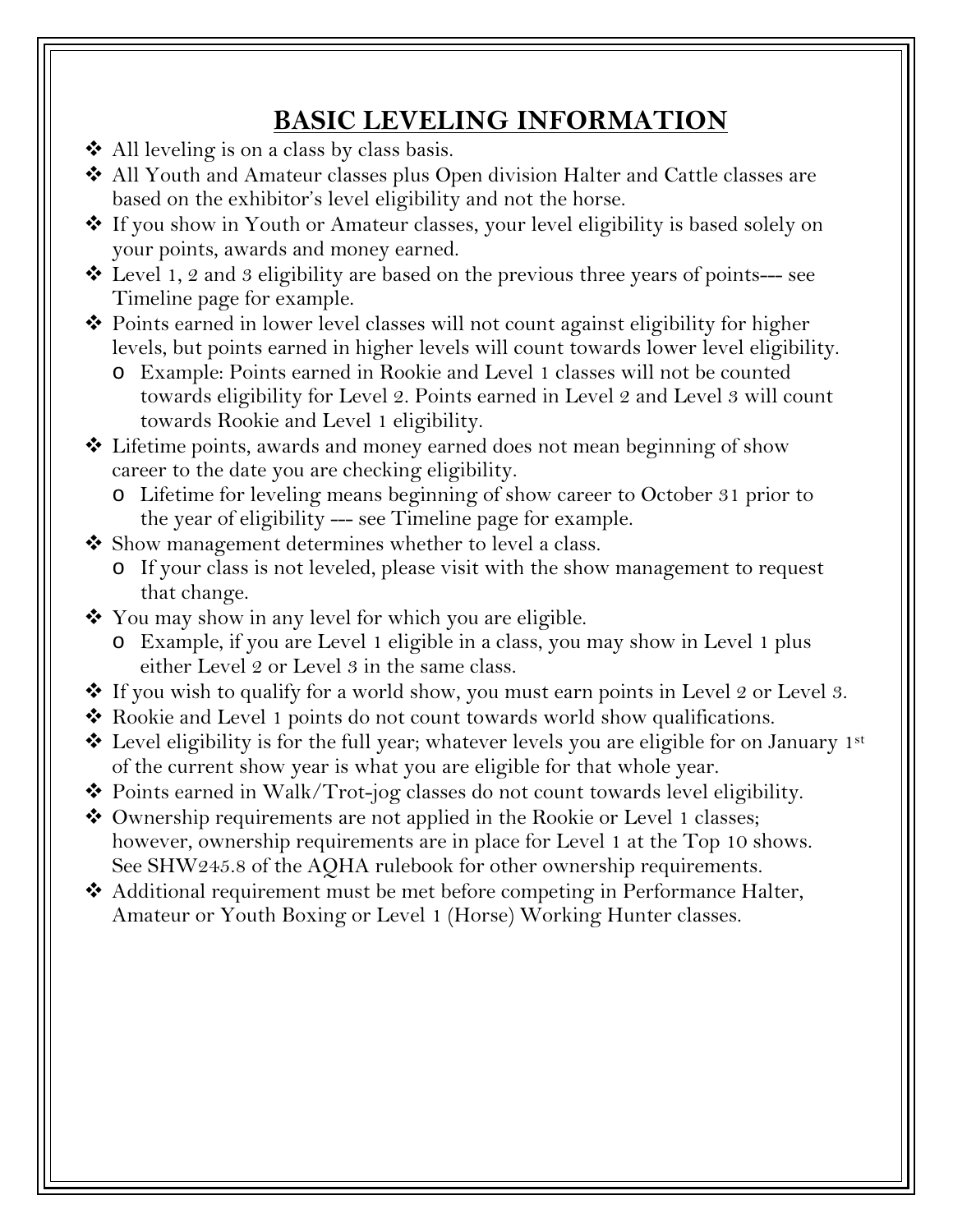#### **ROOKIE LEVEL**

- To show in a Rookie class, regardless of division, you and the horse you will be showing must both be Rookie eligible in that class.
- Rookie can be offered for all classes except for Halter/Performance Halter Stallions.
- $\triangle$  Exhibitor Rookie eligibility is based on:
	- o Lifetime points, awards and money earned.
	- o Must have earned fewer than ten points.
	- All divisions count towards these ten points.
	- o Must have never won more than \$5,000.
- ◆ Horse Rookie eligibility is based on:
	- o Lifetime points, awards and money earned.
	- o Must have earned fewer than 50 points.
	- All divisions and all levels count towards these 50 points.
		- Level 1 (exhibitor) points do not count toward the horse's eligibility.
	- The point and earning limit does not apply to horses shown in over fences classes.
- Points earned in a Rookie class will only go towards Rookie eligibility.
	- o They do not affect eligibility for other levels or count towards any awards or world show qualifications.
- ◆ Once leveled out, you or your horse cannot return to the Rookie level.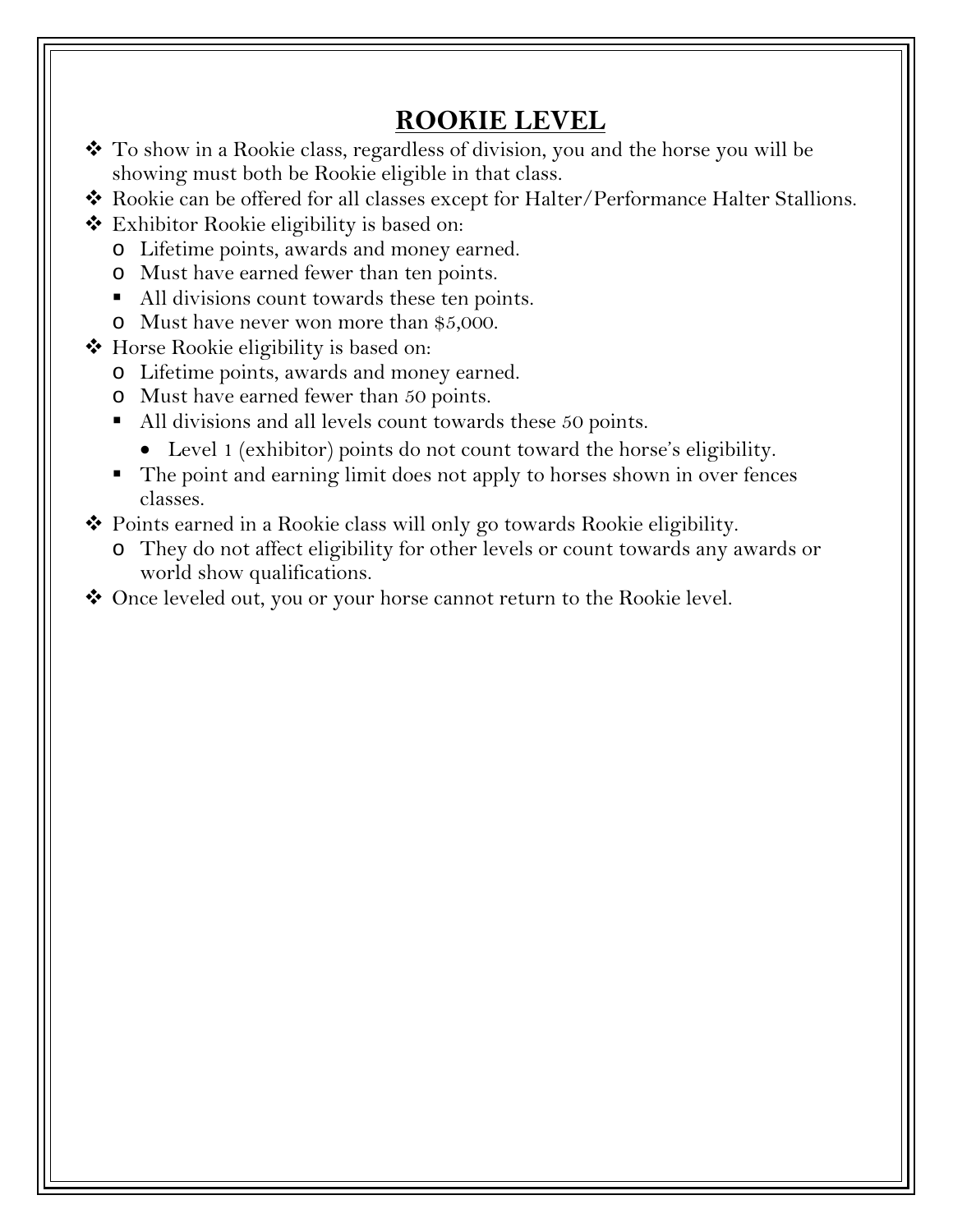

# Rookie-Horse

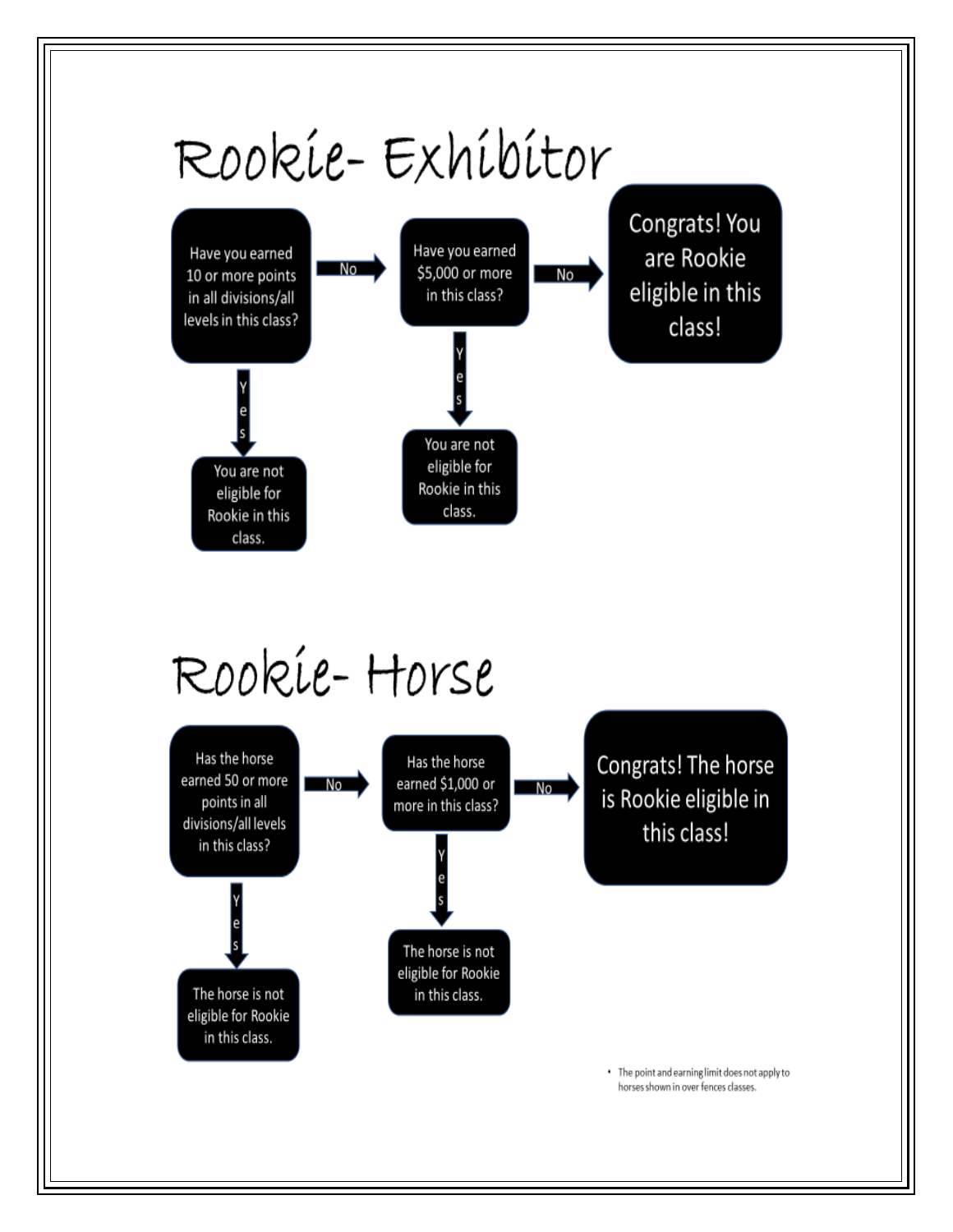| 2022 LEVELING TIME FRAMES                                                                                                                                                                                                                                                                                      |
|----------------------------------------------------------------------------------------------------------------------------------------------------------------------------------------------------------------------------------------------------------------------------------------------------------------|
| 3-year time frame is used for Level 1 (exhibitor), Level 2 and Level 3 eligibility.<br>Points earned in this 3- year time frame are added together to get the total number<br>of points.                                                                                                                       |
| October 31, 2021<br>November 1, 2018                                                                                                                                                                                                                                                                           |
| 5-year time frame is used for Level 2 eligibility when a horse or exhibitor wins a<br>World or Reserve World title.                                                                                                                                                                                            |
| 2017<br>2021                                                                                                                                                                                                                                                                                                   |
| 10- year time frame is used for Superior awards- if a superior was earned during this<br>time frame, the exhibitor is not eligible for Level 1 in the class the Superior was<br>earned.                                                                                                                        |
| November 1, 2012<br>October 31, 2021                                                                                                                                                                                                                                                                           |
| 10-year time frame is also used for exhibitors who have pointed out of Level 1. If<br>you have received a Level 1 completion achievement, you must not earn any points<br>in that class in any level in any division, for 10 consecutive years in order to become<br>eligible for Level 1 again in that class. |
| 10 consecutive years<br>Year achievement received<br>with no points earned<br>in that class                                                                                                                                                                                                                    |
| Lifetime time frame- this is used for Rookie and Level 1 (horse) eligibility. It starts<br>from the date the first half point was earned in any division and goes through<br>October 31 of the current eligibility year.                                                                                       |
| 1 <sup>st</sup> half point earned<br>October 31, 2021                                                                                                                                                                                                                                                          |
|                                                                                                                                                                                                                                                                                                                |
|                                                                                                                                                                                                                                                                                                                |
|                                                                                                                                                                                                                                                                                                                |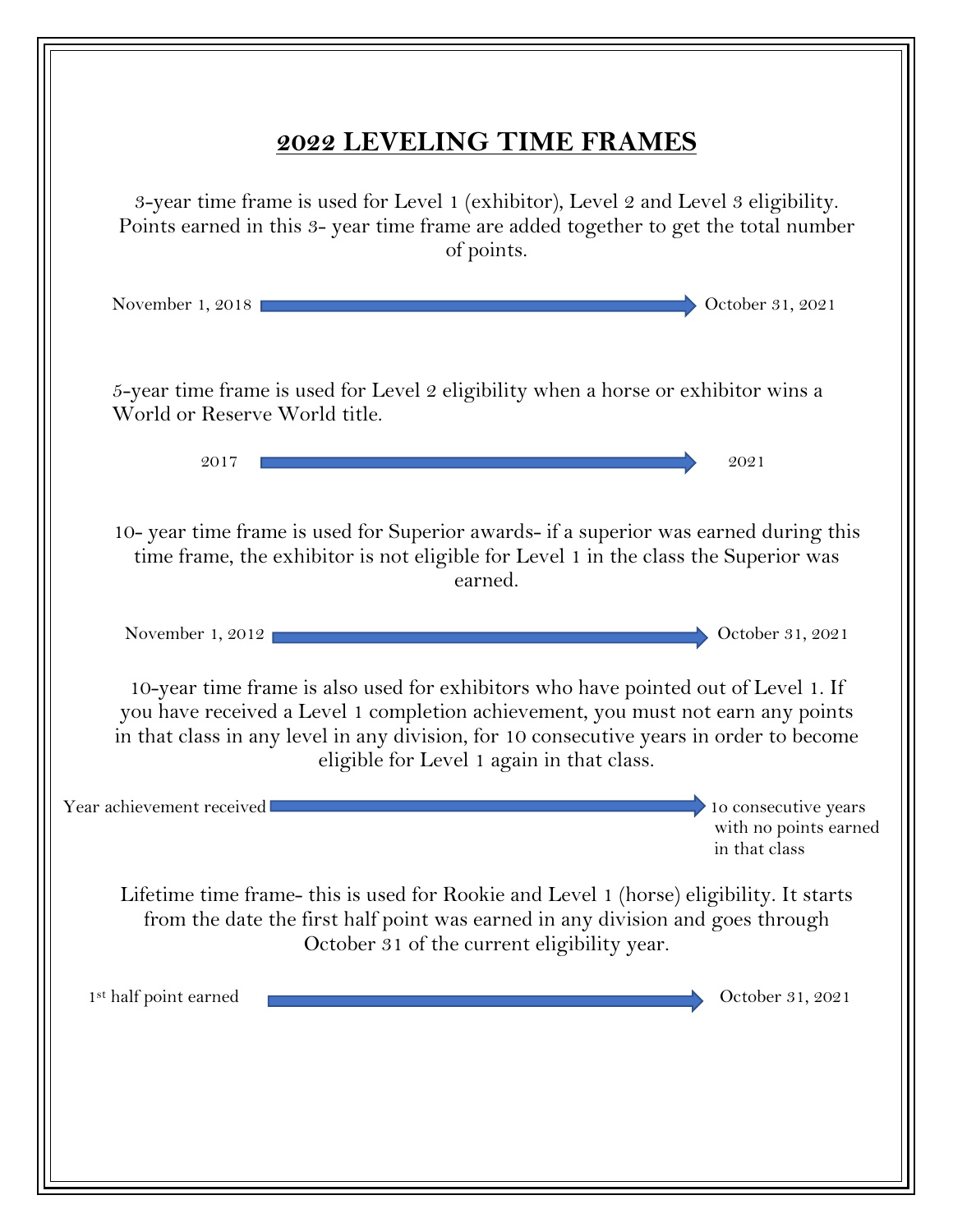### **LEVEL 1 EXHIBITOR**

- Level 1 exhibitor eligibility is based on points earned in Level 1, Level 2 and Level 3 classes for the previous three years. (see Timeline page for example).
	- o Exclude all Versatility Ranch Horse points
	- o Exclude all Dressage points
	- o Exclude all Cowboy Mounted Shooting points
	- o Exclude all Equestrians with Disability points
	- o Exclude all Rookie points
	- o Exclude all Walk/Trot-Jog points
- To be eligible for Level 1 exhibitor classes, you must not have:
	- o Earned a superior award within the past ten years (see Timeline page for example) with an equine organization or association with 7,500 members or more.
	- o Placed in the top three at any AQHA world show in a particular class.
	- o Won a world, reserve world, national or reserve national championship title in a particular class (excluding level 1 class) in any equine organization or association with a membership of more than 7,500 members
	- o Won an international or reserve international title for a particular class at the European Championships or German Championships regardless of whether the international class in question was an AQHA–approved class;
	- o Won \$5,000 or more in cash and prizes with any equine organization or association.
	- o Competed on an NCEA equestrian team on a scholarship or ride as a starting exhibitor in a particular discipline (Western – Horsemanship/Reining and English –Equitation/Equitation over fences).
		- Exhibitors are ineligible to return to Level 1 by discipline until 10 years after final year of competition on a NCEA equestrian team.
	- o Ever been a professional horse trainer or an accredited judge- with any breed, any organization or association.
- $\triangle$  A Level 1 application must be submitted each year regardless of the length of the exhibitor's membership.
- Level 1 exhibitors may show in Level 1 exhibitor classes on a horse they do not own.
	- o The top 10 AQHA shows may require ownership or a show lease in order to participate in Level 1 exhibitor classes.
- ◆ Winning a class at a Level 1 Championship does not make the exhibitor ineligible for Level 1 in that class but does make the exhibitor ineligible to show in that class at any future Level 1 Championships.
- Exhibitors who have pointed out of Level 1 classes but have not reached any of the other achievements, may be able to return to Level 1 if they do not earn any points (any division/any level) for 10 consecutive years from the year they point out of Level 1 in that class.
	- o If an exhibitor is 70 years of age or older by January 1, they may return to Level 1 in a particular class without waiting the 10 consecutive years if they meet the eligibility requirements as listed in SHW245.3.1-SHW245.3.5.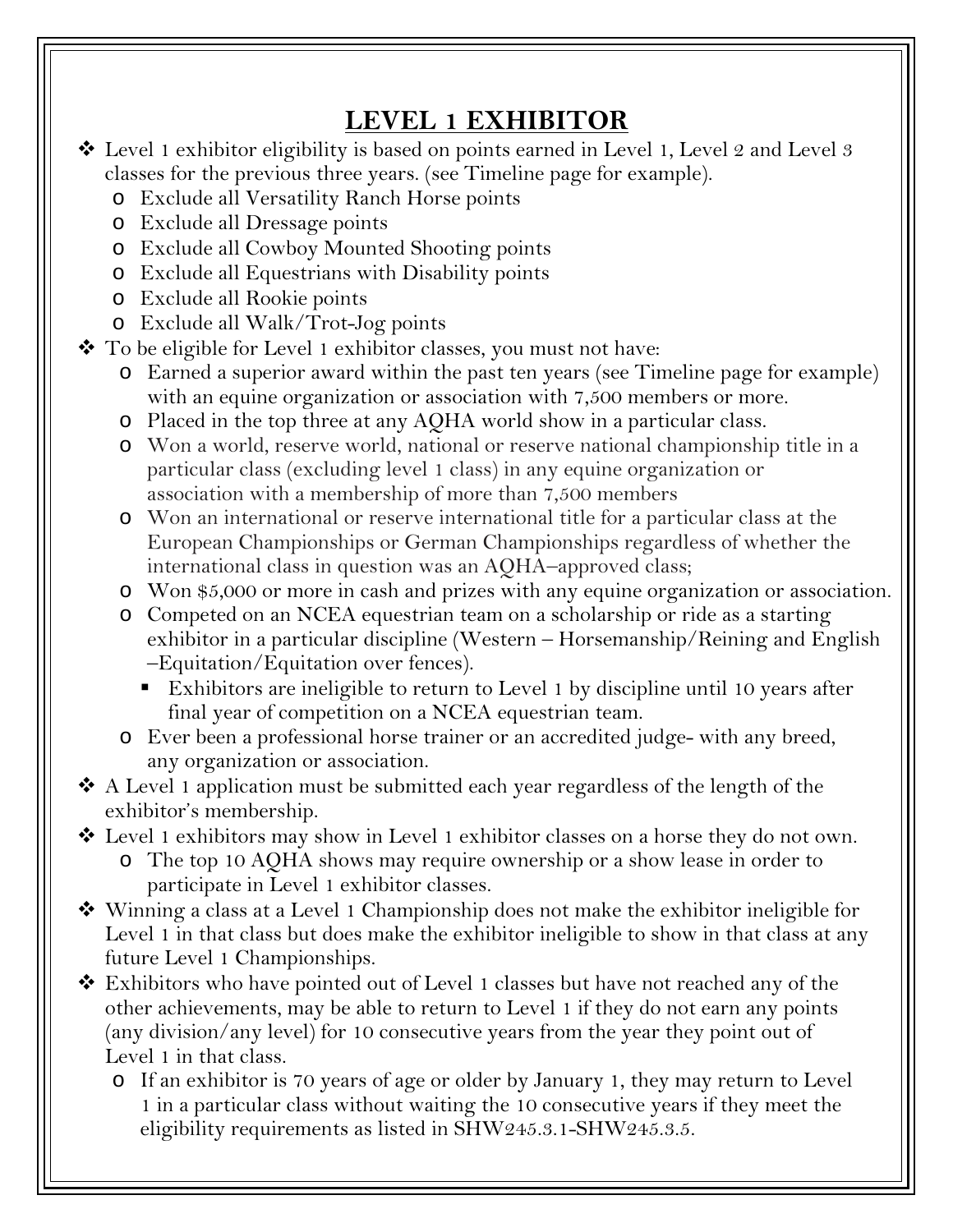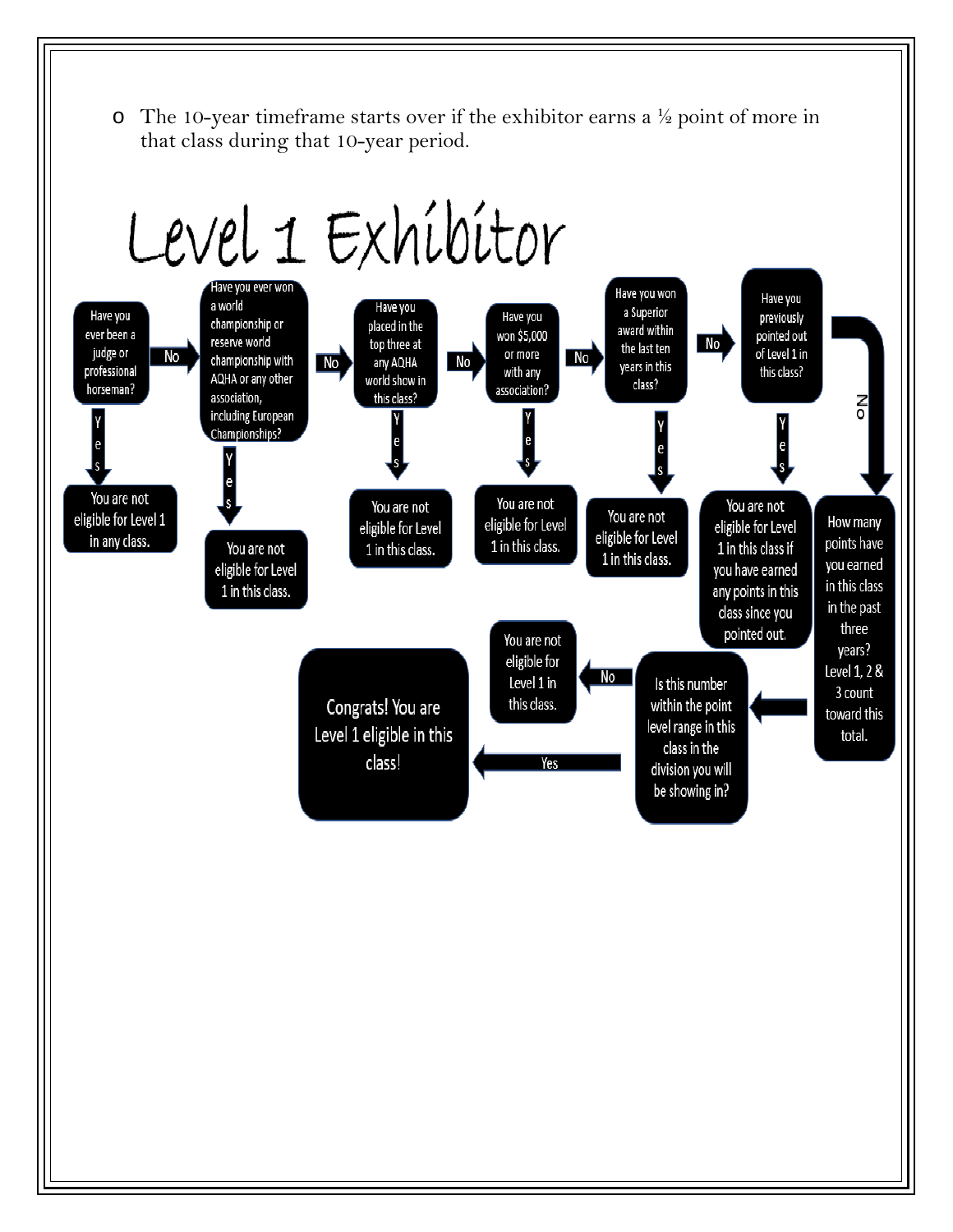#### **LEVEL 1 HORSE**

- Level 1 (Horse) classes are only available in the Open division.
	- o Open Level 1 Halter/Performance Halter and cattle classes are based on the exhibitor
- ◆ Eligibility for Level 1 (Horse) classes is based on lifetime points the horse has earned in all divisions in Level 1, Level 2 and Level 3.
- ◆ Open Level 1 (Horse) eligibility is based on money and lifetime points by class except for:
	- o Exclude all Versatility Ranch Horse points
	- o Exclude all Dressage points
	- o Exclude all Cowboy Mounted Shooting points
	- o Exclude all Equestrians with Disability points
	- o Exclude all Rookie points
	- o Exclude all Walk/Trot-Jog points
- $\cdot$  Horse may not have won \$2,500 or more in any equine organization in a particular class.
- ◆ Horses placing in the top 10 in a particular class at the Open World Show will not be eligible for Open Level 1 in that class beginning the following year (does not include top 10 placings in Level 1 or Level 2 World Show classes) and will no longer be eligible for Level 1 in that class. See SHW251.4
- ◆ Level 1 Working Hunter horses not eligible SHW630.2.2 exhibited in the following classes with AQHA or any other equine organization: working hunter (other than AQHA Level 1 Working Hunter), equitation over fences or jumping.
- $\triangleleft$  Level 1 Jumping horses not eligible SHW655.2.1 won 25 combined points or more in the following AQHA-approved classes: working hunter, equitation over fences or jumping (horse points from all levels in any division will count and are cumulative in determining eligibility) or \$2500 or more in any equine organization in working hunter, equitation over fences or jumping.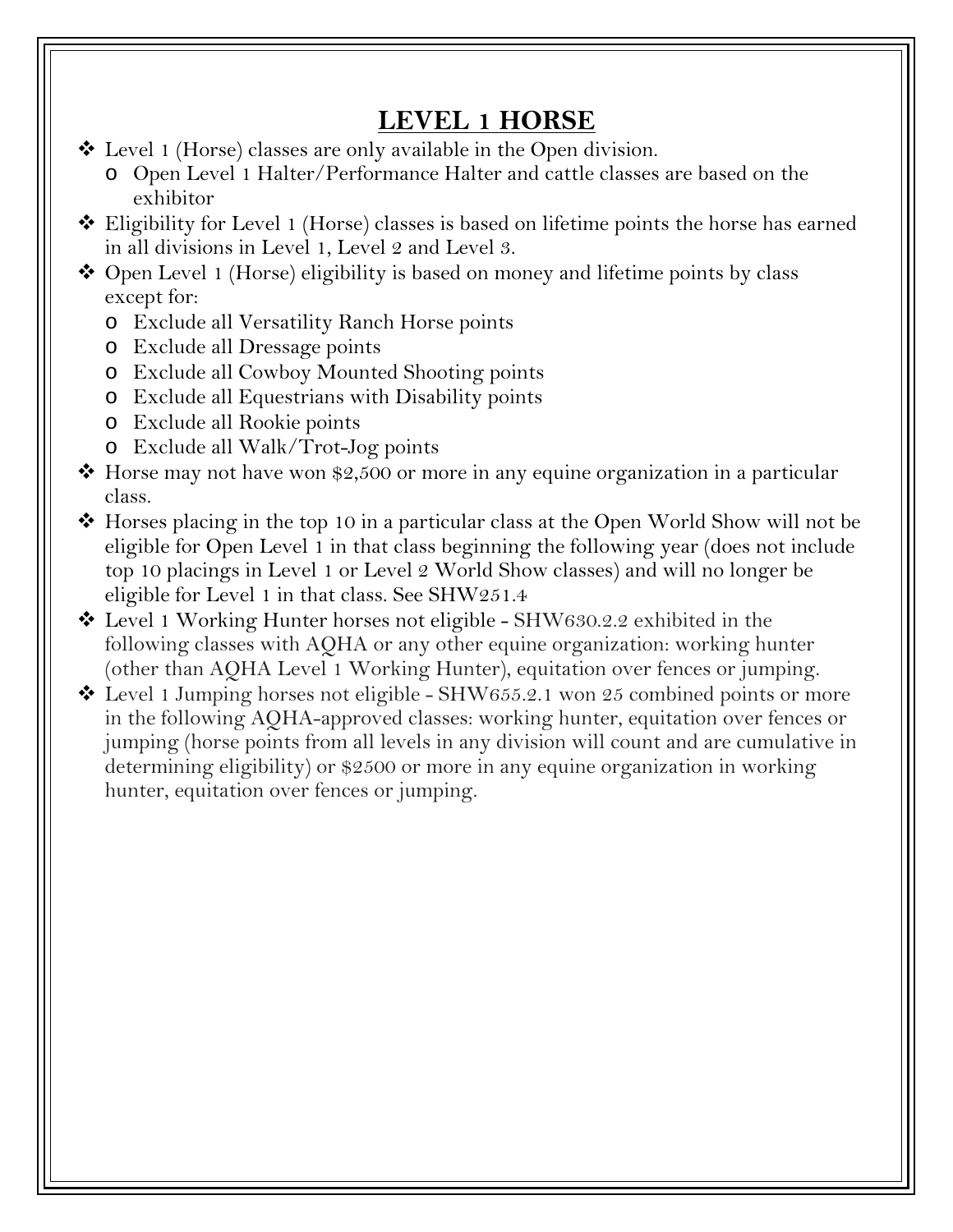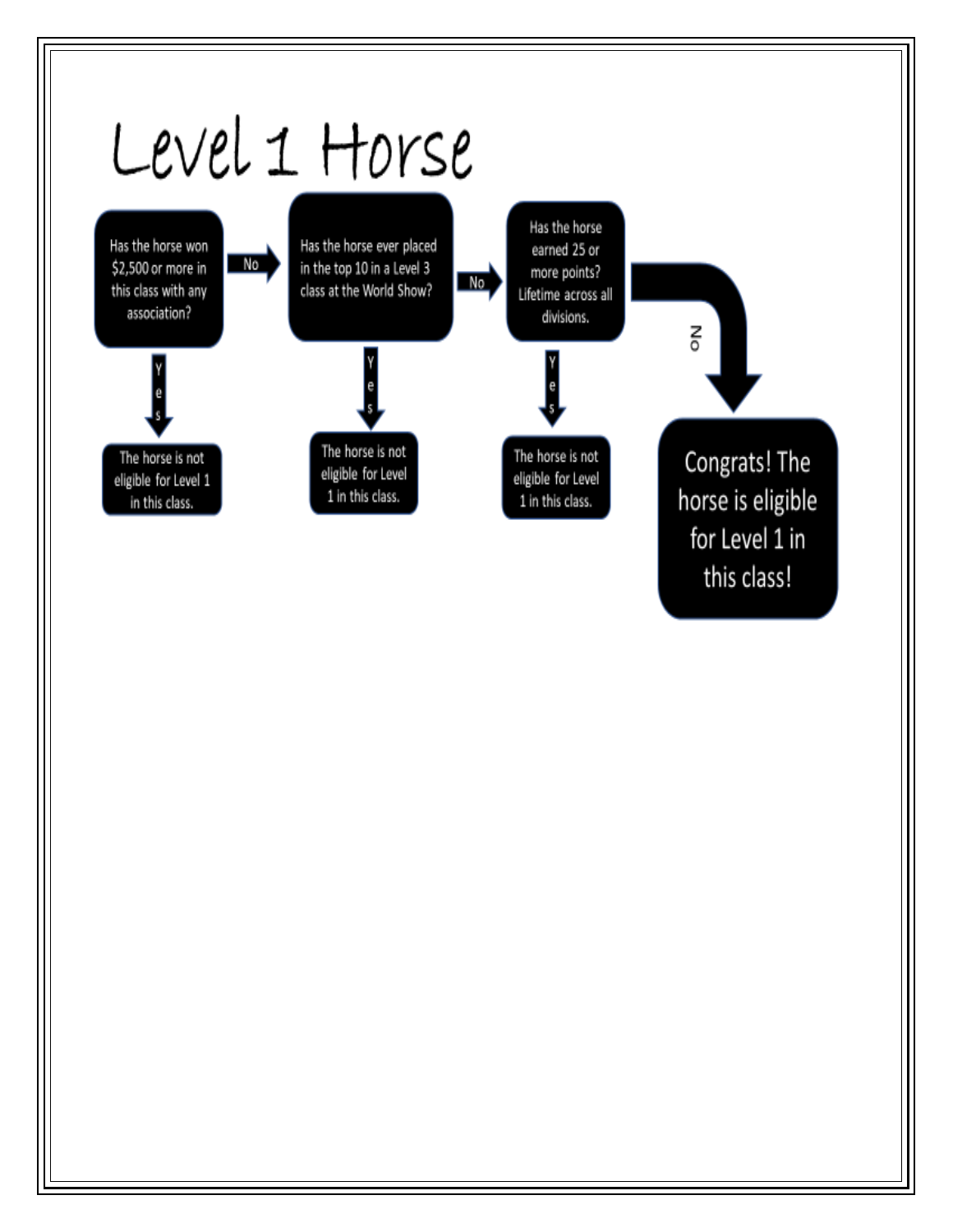# **LEVEL 2 EXHIBITOR**

- All amateur, youth and open halter/cattle classes are leveled based on the exhibitor performance.
- Consider points earned the past three years (see leveling time frame) when comparing those to the point caps for a particular class except for:
	- o Exclude all Versatility Ranch Horse points
	- o Exclude all Dressage points
	- o Exclude all Cowboy Mounted Shooting points
	- o Exclude all Equestrians with Disability points
	- o Exclude all Rookie points
	- o Exclude all Walk/Trot-Jog points
	- o Exclude all Level 1 points
- Exhibitors placing in the top 3 in a particular Level 3 class at any AQHA World Show are not eligible for Level 2 in that class for the subsequent 5 years.
- Points awarded to Level 2 entries are based on the number of Level 2 entries in the class- not a total of Level 2 and Level 3 entries.

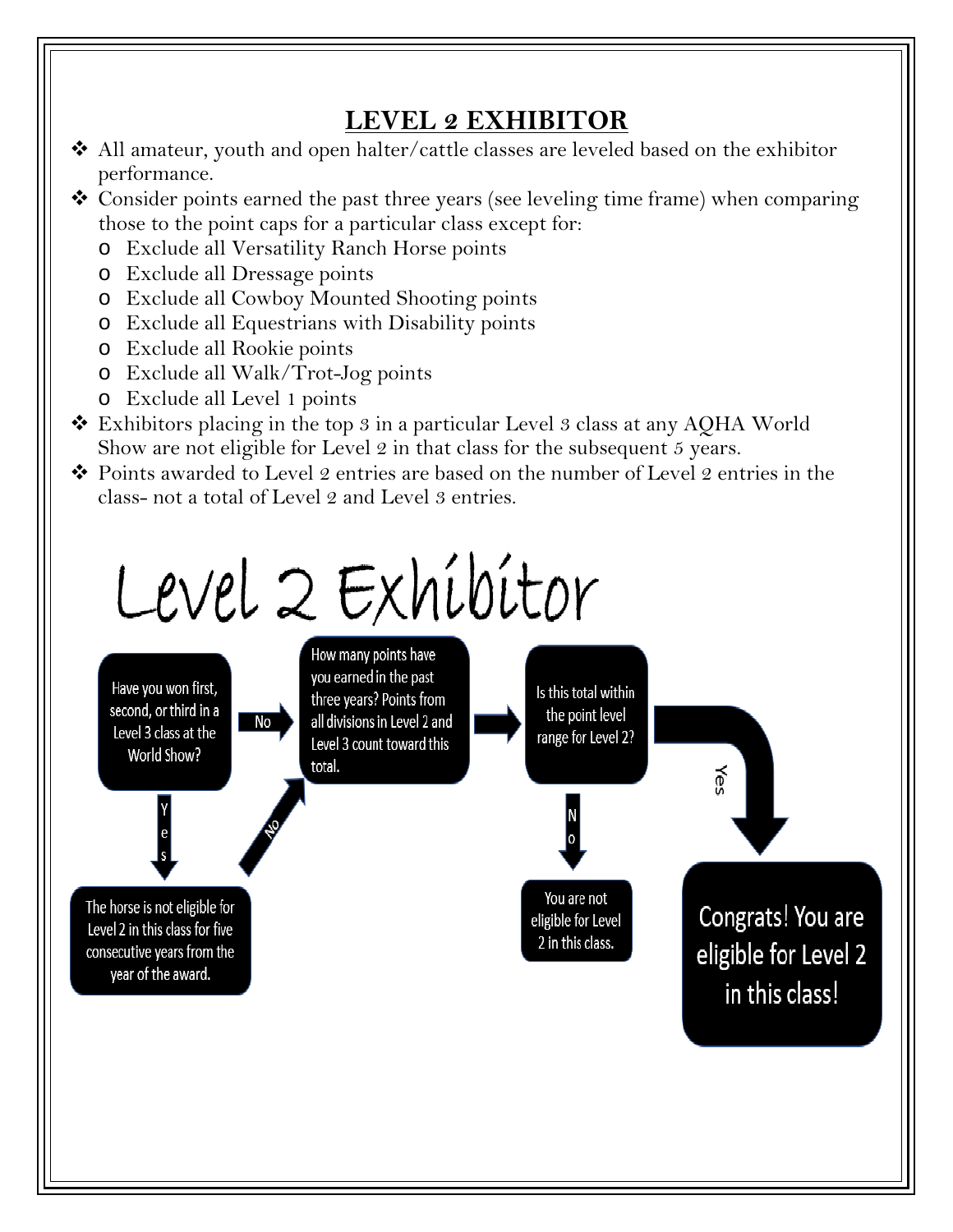#### **LEVEL 2 HORSE**

- Consider points earned the past three years (see leveling time frame) when comparing those to the point caps for a particular class except for:
	- o Exclude all VRH points
	- o Exclude all Dressage points
	- o Exclude all Cowboy Mounted Shooting points
	- o Exclude all Equestrians with Disability points
	- o Exclude all Rookie points
	- o Exclude all Walk/Trot-Jog points
	- o Exclude all Level 1 points
- Horses in their first year of senior competition (6 years-old and older) are eligible for Level 2 unless:
	- o The horse placed in the top 3 in a Level 3 class at the Open World Show which excludes the horse from Level 2 in that particular class for 5 years.
	- o Does not include top 3 placings in Level 1 or Level 2 World Show classes.
- $\triangle$  Horses placing in the top 3 in a Level 3 class at the Open World Show are not eligible for Level 2 in that particular class for the subsequent 5 years.
	- o Does not include top 3 placings in Level 1 or Level 2 World Show classes.